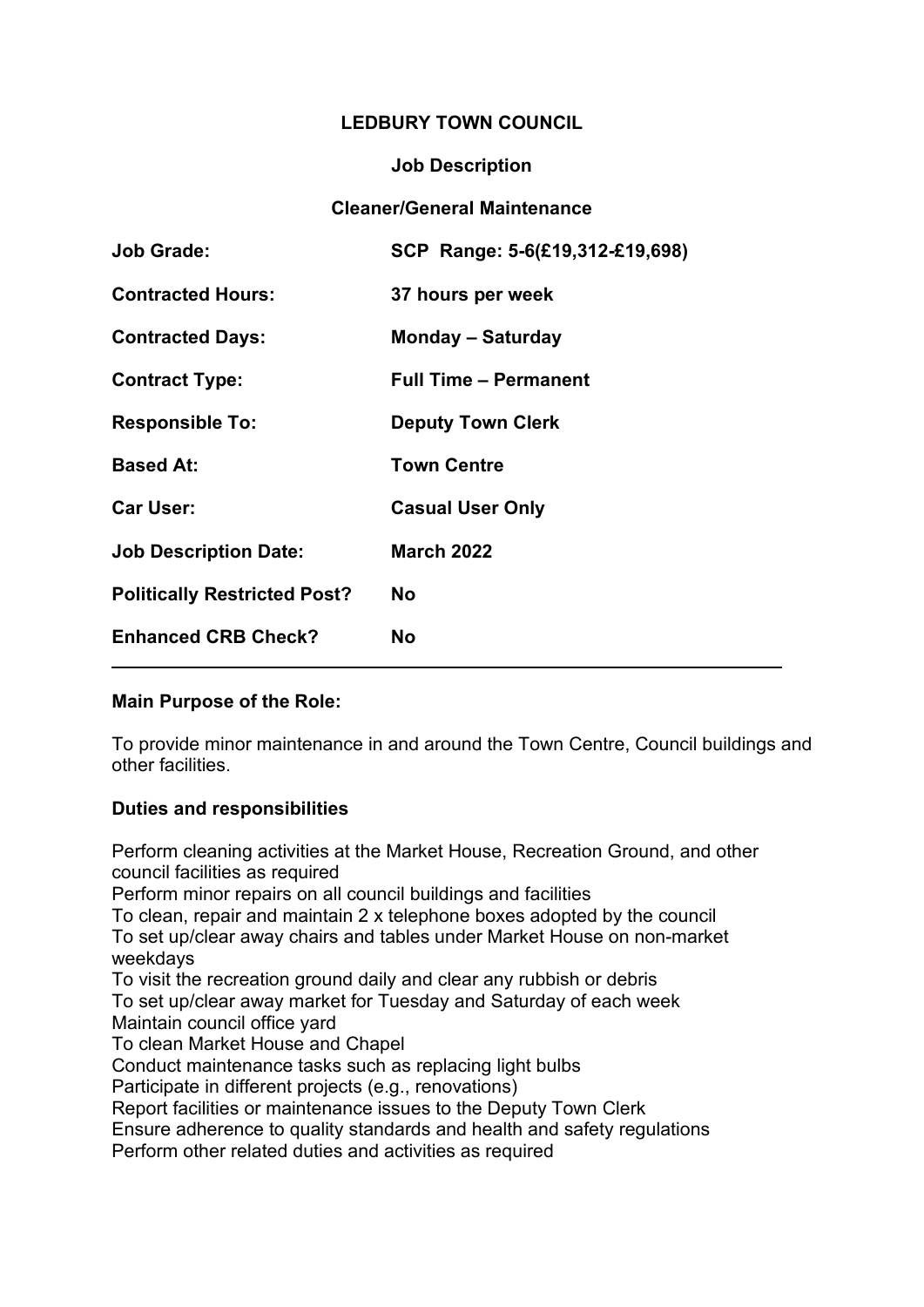To assist and support the Groundsman in all aspects of the Council's grounds operation as required To clean and maintain the toilets on Bye Street

To stand in for the Groundsman in their absence as required Any other duties as commensurate with the level of the role.

# **Personal Duties:**

- 1. To have due regard for your own health and safety and that of any colleagues who may be employed and the general public and to bring to the attention of the Council without delay any matters which may be prejudicial to health and safety best practices and policies.
- 2. To treat any colleagues, Councillors, partners, and members of the public with respect and equality.